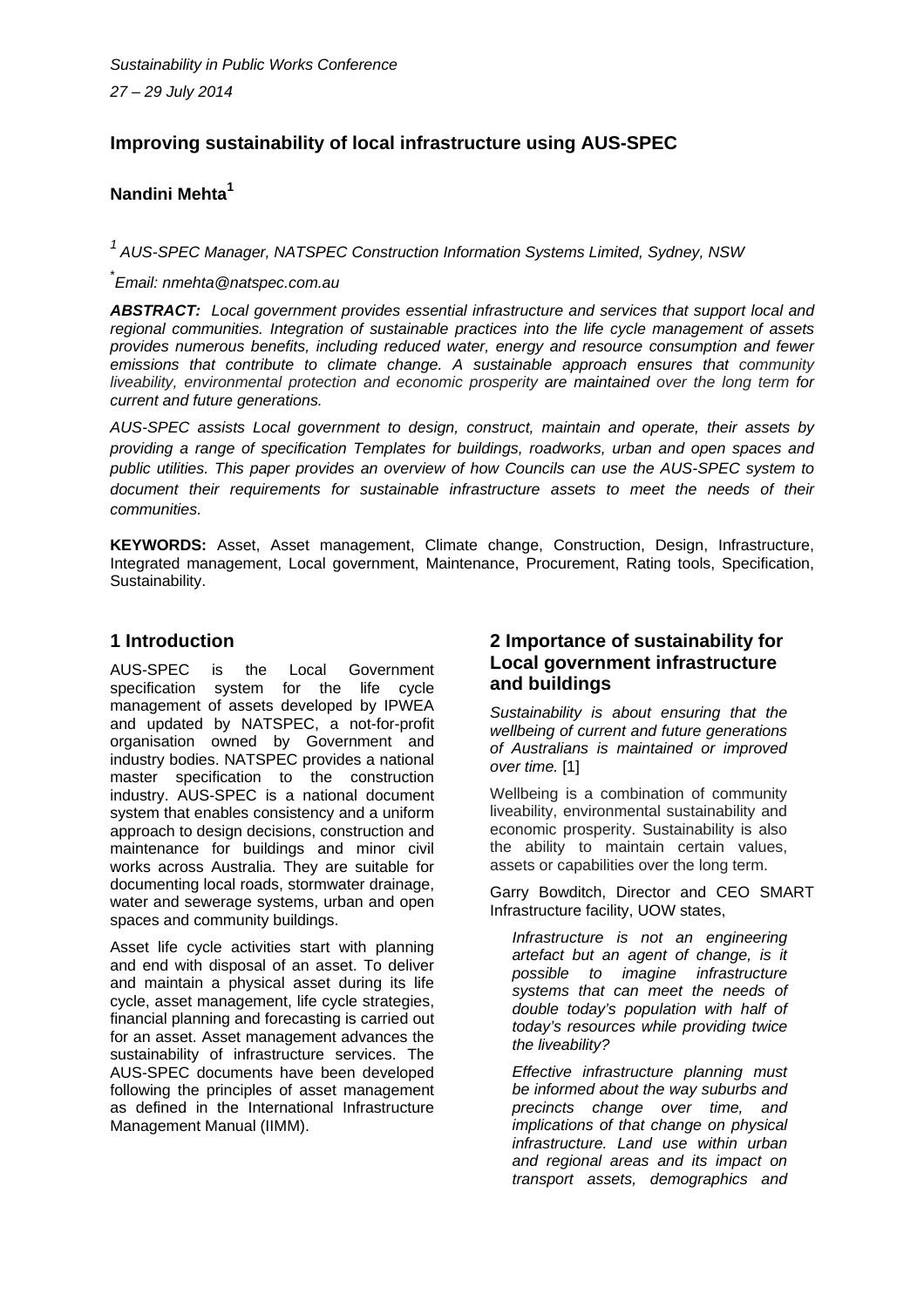*population need to be accounted for in the planning process to achieve intended social and economic outcomes. [2]* 

Local government infrastructure assets must be sustained throughout their lifecycle. The delivery, maintenance and repair of roads, parks, public buildings and amenities is a major responsibility and challenges local government to provide these services in a financially sustainable manner, maintaining the financial capital and the infrastructure capital over the long term.

Ecological Sustainable Development (ESD) requires the effective integration of economic and environmental considerations in the decision-making processes. Environment Protection and Biodiversity Conservation Act 1999 and National strategy for ESD prepared by COAG in 1992 sets the standard for the design and development of sustainable buildings and infrastructure.

Following are the number of ESD opportunities in the design of buildings and infrastructure:

- Integrated design and process management.
- Social sustainability and occupant satisfaction.
- Indoor/outdoor environment quality.
- Energy management.
- Commissioning and operations.
- Transport.
- Ozone layer depletion.
- Choice of materials.
- Waste minimisation.
- Water use reduction.

These include not only the more familiar environmental factors such as energy and waste reduction, but also broader social factors such as accessibility by the whole community and provision of public space.

### **3 Integrating sustainability in the Procurement process**

AUS-SPEC documents assist in defining the different stages of project delivery providing a clear project scope and a platform for quality design documentation for the selected procurement system. Requirements must be defined clearly and unambiguously and specified before proceeding with any procurement. This will ensure that prospective suppliers/contractors can offer to provide the

goods, services, or works requested by the Local Government Councils.

Sustainable procurement can be aligned with the general stages of the procurement process to reduce the adverse environmental, social and economic impacts of purchased products and services throughout their life cycle. Specifications can be provided as either minimum or desirable requirements. Considering sustainability at an early stage of procurement decision-making process can identify opportunities to:

- avoid or reduce energy consumption.
- identify whether there is a more sustainable alternative readily available.
- rethink and revise specifications in order to improve sustainability outcomes.

#### **3.1 Procurement for sustainable construction**

*The overall objective of good design is to ensure that buildings, infrastructure, public spaces and places are buildable, fit for purpose, resource efficient, sustainable, resilient, adaptable and attractive. Good design is synonymous with sustainable construction. [3]* 

Sustainable procurement can be defined as:

*A process whereby organisations meet their needs for goods, services, works and utilities in a way that achieves value for money on a whole life basis in terms of generating benefits not only to the organisation, but also to society and the economy, while minimising damage to the environment.* [4]

The impact of the Australian construction industry on the environment is substantial, and the need for sustainable procurement has become increasingly critical as illustrated in the following statistics:

*2006–07, 43 777 000 tonnes of waste was generated, 38 per cent of which was from the construction and demolition stream.* [5]

*Buildings and their users are responsible for almost a quarter of Australia's greenhouse emissions. The energy embodied in existing building stock in Australia is equivalent to ten years of the nation's energy consumption.* [6]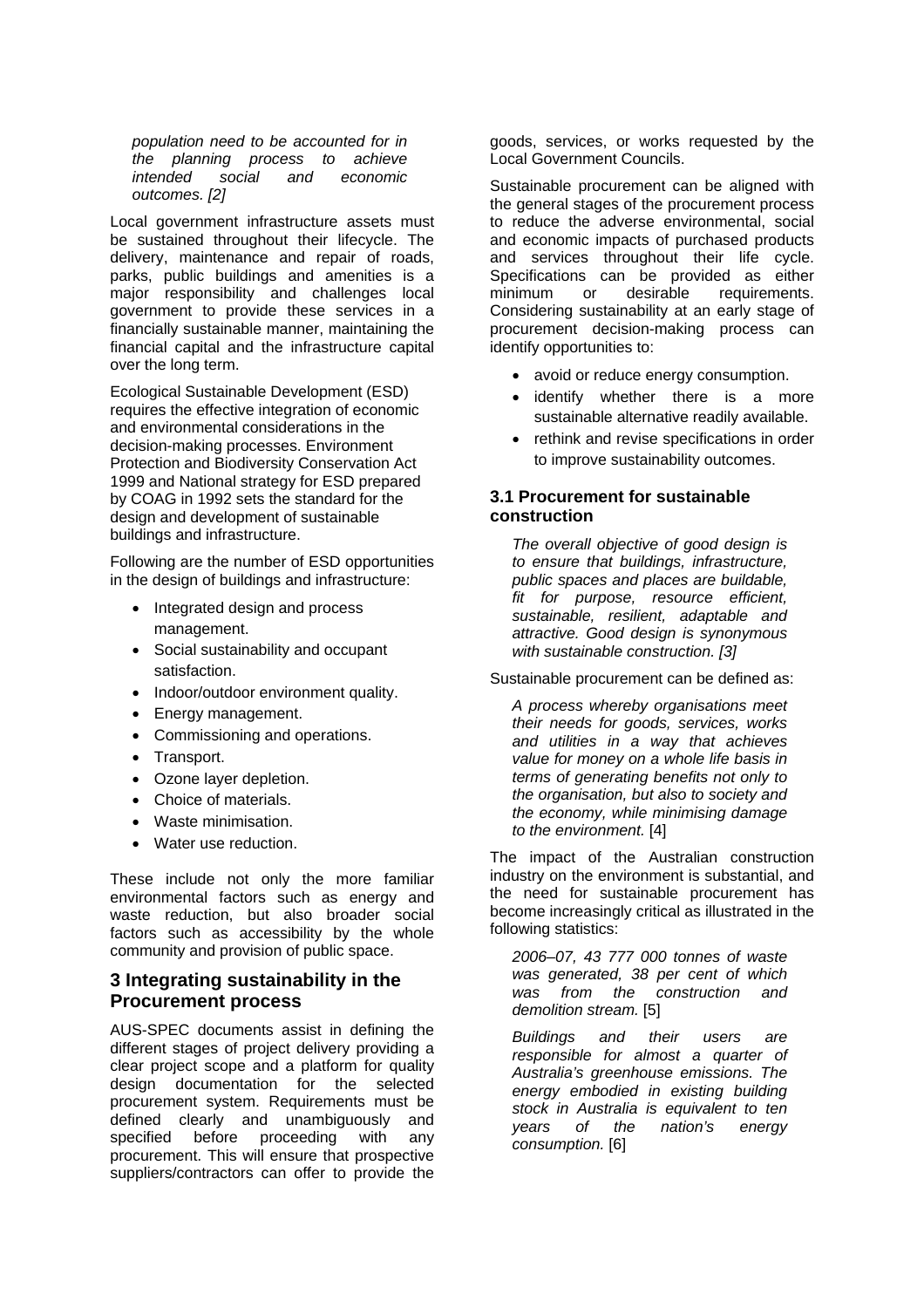Buildings contribute significantly to human impacts on the environment consuming 32% of the world's resources, 12% of world's fresh water and up to 42% of world's energy. Buildings also produce 40% of waste going to landfill and 40% of greenhouse gas emissions. The operational phase of a building contributes between 70-90% of commercial building's total greenhouse gas emissions.

The focus of sustainable procurement is not just on asset delivery but also on the environmental impact of the asset throughout its life cycle, including avoiding unnecessary consumption as illustrated in Figure 1



Figure 1: Objectives of sustainable procurement in construction

More details on sustainable procurement are discussed in the NATSPEC TECHreport *TR06 Procurement – past and present*.

#### **4 Sustainability requirements in specifications**

Most aspects of sustainability relating to buildings and infrastructure are design decisions. The primary function of the specification is to give effect to design decisions. A specification addresses sustainability requirements by documenting products, materials and methods of construction that permit the implementation of ecological sustainable development (ESD). Most of the worksection *Templates* include ESD provisions through choice of materials, and energy and water conservation measures.

The ESD relevance of a specification depends on the selections, based on the informed decisions made by the specifier, for example, including integrated management, water sensitive urban design, stormwater harvesting, control of erosion and sedimentation, demolition for re-use, recycled materials, durable materials, maintenance cycles and levels of service. The AUS-SPEC system allows asset owners to balance the level of service provided with the maintenance and operations budget.

In order to produce an ESD specification, appropriate design decisions must first be made. A non-sustainable design cannot be transformed into a sustainable design just by specifying. It is, however, possible to improve on the environmental impact of any design through the specification by mandating low toxicity materials, energy and water efficient appliances, and so on. AUS-SPEC/NATSPEC, as a national master specification system, is not written as an exclusively ESD specification. It is a specification system that can be customised to give effect to ESD on specific projects. In summary, an

ESD specification focuses on:

- Giving effect to ESD design decisions not shown on the drawings.
- Specifying ESD appropriate materials and methods of construction.
- Specifying components and products that permit the implementation of ESD.
- Meeting mandatory ESD requirements to the extent that these can be handled through the specification process.

Asset maintenance strategies which address social and environmental factors provide significant savings in life cycle costs. The maintenance strategy will then bridge the development phase and the operation phase. Maintenance is an on-going process and the Plan, Do, Check and Act (PDCA) cycle provides a framework for life cycle maintenance as shown in Figure 2.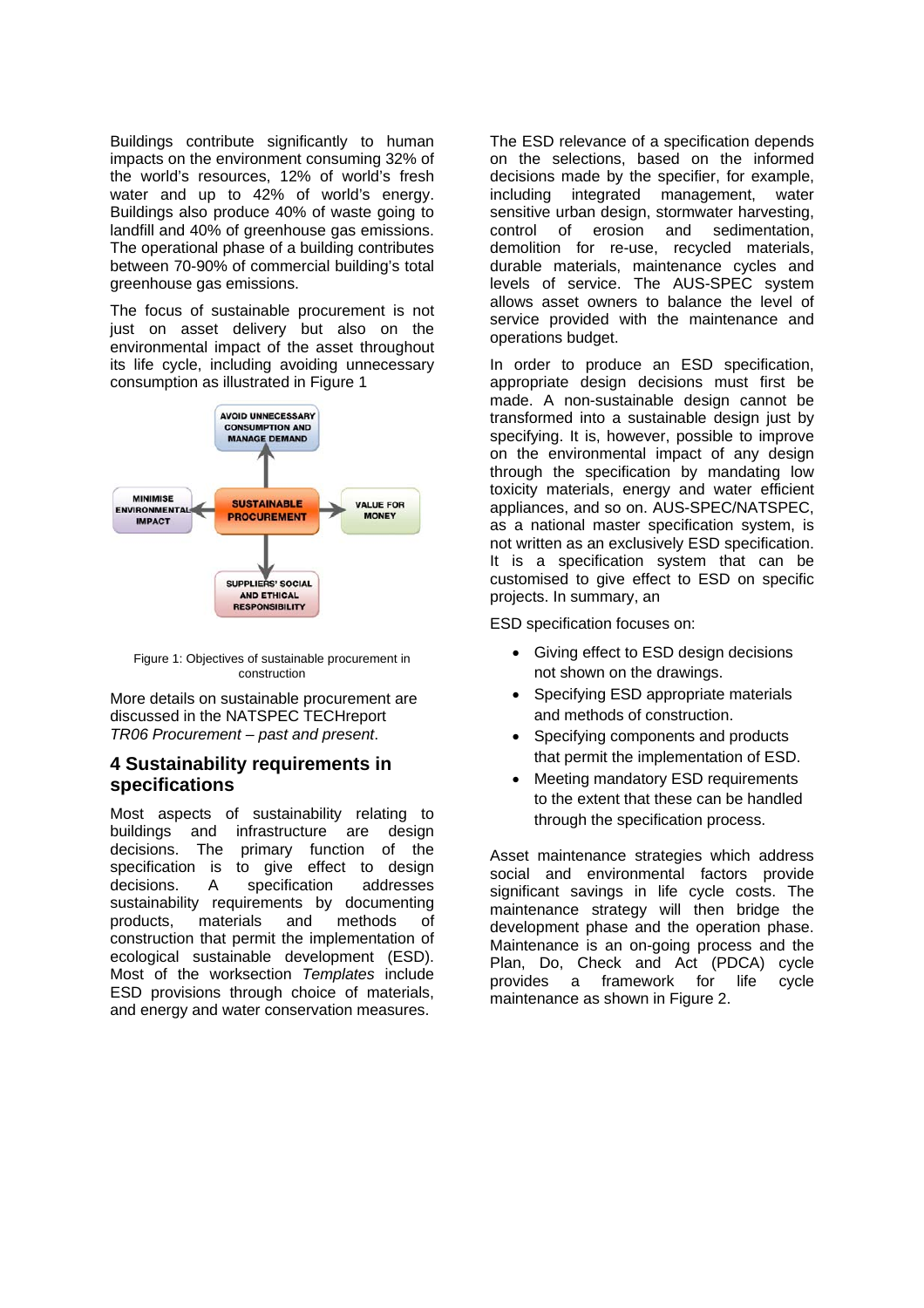

Figure 2 Continuous improvements in asset maintenance for sustainability [7]

EPCIC refers to Engineering, Procurement, Construction, Installation, and Commissioning.

# **5 Sustainability requirements in AUS-SPEC for infrastructure**

AUS-SPEC addresses the sustainability issues by embedding these requirements in the design, construction and maintenance worksections to create specifications for infrastructure projects.

### **5.1 Planning and Design worksections**

AUS-SPEC Design worksections form a basis for uniform design processes for civil infrastructure works. These worksections can be used for Council capital works as well as developmental works. The following sustainability requirements are included in AUS-SPEC worksections for consideration at the planning and design stage:

- Legislative requirements Environment Protection and Biodiversity Conservation Act 1999
- Environmental impact statement (EIS), review of environmental factors (REF) and statement of environmental effects (SEE) and other state specific legislative requirements.
- Natural and built environment impact assessment.
- Social and economic impact assessment.
- Protection of trees.
- Identification and protection of sites of Aboriginal and heritage significance.
- Identification of natural hazard areas including bushfires and flood prone land.
- Identifying sensitive environments e.g. estuarine wetlands, rainforests etc.
- Cost benefit report, marine biology report and environment report for waterfront development.
- Protection of marine flora and fauna.
- Control of erosion and sedimentation.
- Flood control measures.
- Environmental considerations including construction materials, noise and light pollution, ecological footprint, environmental management report for construction.
- Climatic conditions, environmental considerations including moisture and temperature changes, specific location effects e.g. mine subsidence, freezing, snow and ice removal.
- Surface noise considerations.
- Salinity prevention.
- Water sensitive urban design (WSUD) principles.
- Water cycle management including stormwater harvesting and reuse, stormwater collection, storage, treatment and distribution and stormwater management.
- Minimise environmental impact by using trenchless technology.

### **5.2 Construction worksections**

AUS-SPEC Construction worksections provide specifications for both Quality control, Integrated management systems and contracts associated with most Councils' engineering activities. The 0167 *Integrated management system* worksection is an umbrella worksection applicable for the documentation and operation of a system that collects the operating procedures of Work Health and Safety (WHS),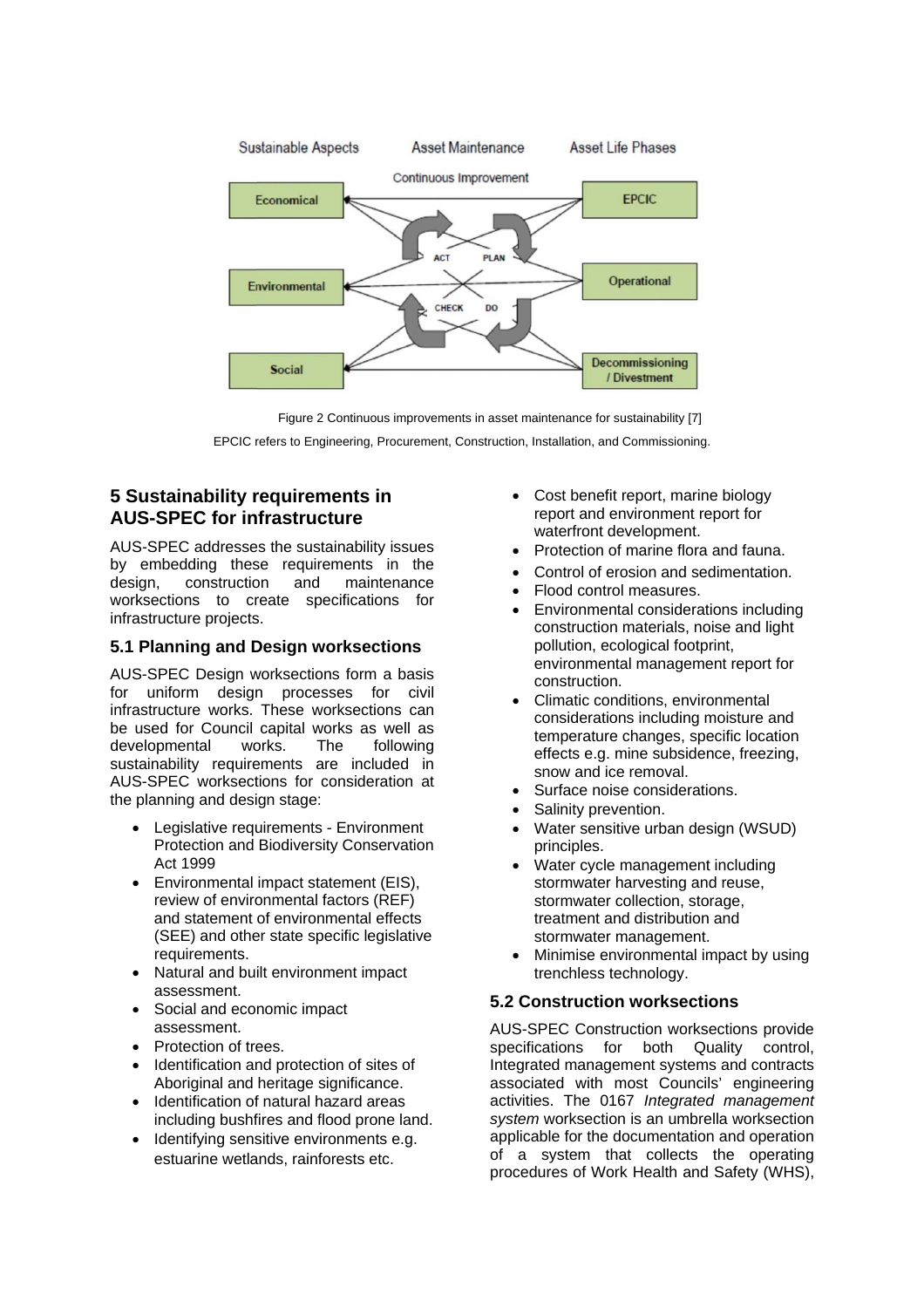environmental requirements and quality requirements into a single integrated management system. The AUS-SPEC construction worksections include the following sustainability requirements:

- Environmental Management Plan and environmental assessment.
- Control of erosion and sedimentation.
- Dust control.
- Water erosion.
- Environmental impact statement.
- Weed management and control.
- Preservation and protection of trees.
- Treatment of cleared vegetation.
- Disposal of materials.
- Protection of environment and heritage areas.
- Protection of property and environment.
- Bushland restoration.
- Implementation and maintenance of environmental protection measures before disturbing the natural surface on site.
- Use of recycled materials for the construction of flexible and concrete pavements.
- Use of Reclaimed asphalt pavement.
- Use of Warm mix asphalt.

#### **5.3 Maintenance worksections**

The AUS-SPEC maintenance system is based on quality management, competitive principles and programmed maintenance. It recommends a proactive approach to asset maintenance as outlined in the National Sustainability Frameworks for Asset Management for Local Government, International Infrastructure Management Manual (IIMM) and the Australian Infrastructure Financial Management Guidelines (AIFMG). The system allows asset owners to balance the level of service provided with the maintenance and operations budget available, and prepare documentation for maintenance contracts. The AUS-SPEC maintenance system includes maintenance and operations of parks and recreations areas, buildings and facilities, road reserves and public utilities.

The AUS-SPEC maintenance worksections include the following sustainability requirements:

 Environmental Management Plan and additional Local or State requirements to promote conservation of the natural environment and cultural heritage.

- Environmental protection measures related to use of herbicide and chemicals.
- Minimisation of noise, smoke and other nuisances and green waste.
- Minimisation of disturbance and clearance of flora and fauna.
- Minimisation of dust generated from disturbed areas.
- Prevention of weed infestation, especially into undisturbed native flora areas.
- Minimisation of interruption or modification of natural or pre-existing drainage paths.
- Minimisation of removal or lopping of trees.
- Protection of soil and water from contamination.
- Minimisation and control soil erosion.
- Protection of native fauna habitats.
- Provision of appropriate tools and well maintained machinery.
- Protection of sites of cultural and natural heritage significance.
- Maintenance of the aesthetics of an area.
- Use of waste minimisation management techniques.
- Off-site green waste processing.

### **6 Sustainability requirements in AUS-SPEC for buildings**

The AUS-SPEC Complete package includes the NATSPEC Building basic and the NATSPEC landscape package. The sustainability requirements for building works are covered by NATSPEC packages. The sustainability requirements for other infrastructure including, roadworks, urban and open spaces and public utilities are covered by AUS-SPEC. Together they provide a whole system for creating a sustainable specification.

The ways in which the specification can be used to implement specific ESD principles can be divided into a number of broad categories:

- Energy conservation and greenhouse gas reduction.
- Conservation of other consumables (like water).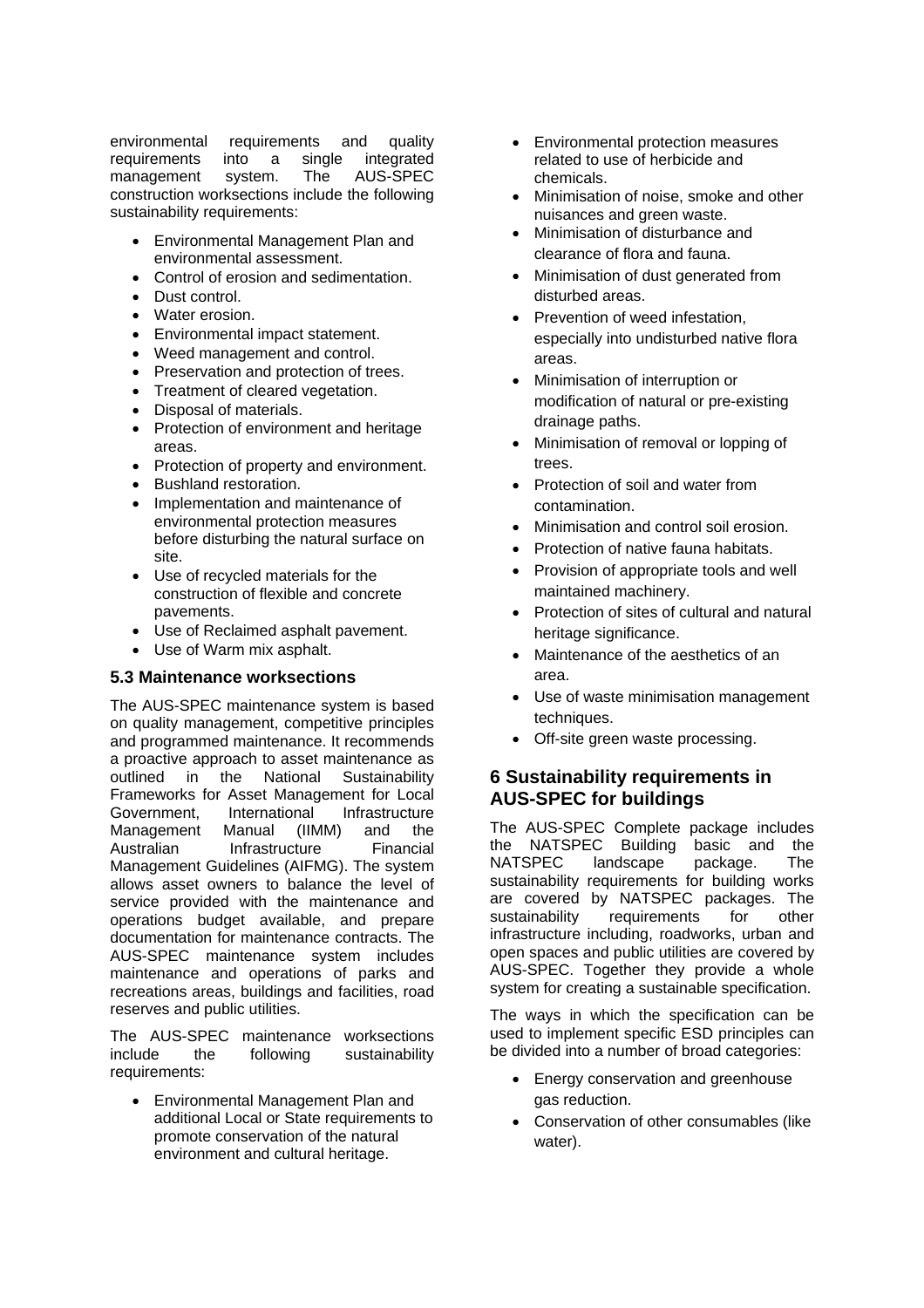- ESD appropriate materials e.g. materials with low volatile organic compounds (VOC) emissions.
- Quality environment, both inside and outside the building, using ESD principles.

NATSPEC does not impose ESD. Instead, it provides a framework in which clients and designers who wish to incorporate ESD principles and consider life cycle costs can do so, while also enabling appropriate choices to be made for clients whose priority is lowest initial cost. NATSPEC addresses the following ESD provisions in the NATSPEC TECHreport TR01 *Specifying ESD*:

- Energy conservation and greenhouse gas reduction
- Water conservation
- **Materials**
- Alternative construction methods
- Recycled and recyclable materials
- Ozone depleting substances
- Indoor air quality
- Outdoor air quality
- Lighting
- Noise and vibration

#### **Other environmental concerns**

As part of NATSPEC's broad scope, it specifies a number of other environmentally enhancing measures including:

- Termite management.
- Control of electromagnetic radiation.
- Remediation of soils.
- Corrosion resistance and durability.
- Vapour transmission.
- Weed management.
- Services commissioning.
- Maintenance.

The NATSPEC *Site management* worksection calls for the preparation of plans on waste and weed management, soil erosion and sediment control, and the incorporation of actions and follow-up monitoring of environmental issues. AUS-SPEC provides a number of TECHreports and TECHnotes in Appendix A with additional information on sustainability requirements and how NATSPEC addresses them in the specifications.

#### **6.1 Specifying refurbishment with NATSPEC**

*Refurbishing presents an opportunity to reposition a building in the marketplace, improve environmental performance, reduce running costs and increase occupant comfort. Whether it is a minor, major or total upgrade, a well written specification can ensure the required quality level is achieved.* 

NATSPEC TECHreport TR04 *NATSPEC for refurbishment, retrofitting and adaptive reuse* outlines how the NATSPEC specification system may be used for refurbishment, retrofit and adaptive re-use projects. Key upgrade options are summarised and refurbishment related items in worksections are highlighted.

### **7 Rating tools for infrastructure and buildings**

Rating tools have been developed nationally to measure the various performance aspects of assets. The main approach to ratings tools is:

- $\bullet$  A design based approach where the performance is based on the analysis of the design features.
- An outcome based approach which measure the actual consumption of resources and environmental impacts of the asset in operation.

#### **7.1 Rating tool for infrastructure**

Infrastructure Sustainability (IS) rating tool: The Infrastructure Council of Australia (ISCA) has developed the IS rating tool to assess the sustainability of both new infrastructure and the operation and maintenance of existing infrastructure assets. The rating types offered are:

- $\bullet$  Design rating at the end of planning and design phase
- As-built rating at the end of the construction phase
- Operation rating: after 24 months and revalidated after every five years.

Benefits of the IS rating tool include:

- Common national language for sustainability in infrastructure.
- Consistent application of evaluation of sustainability in the tendering process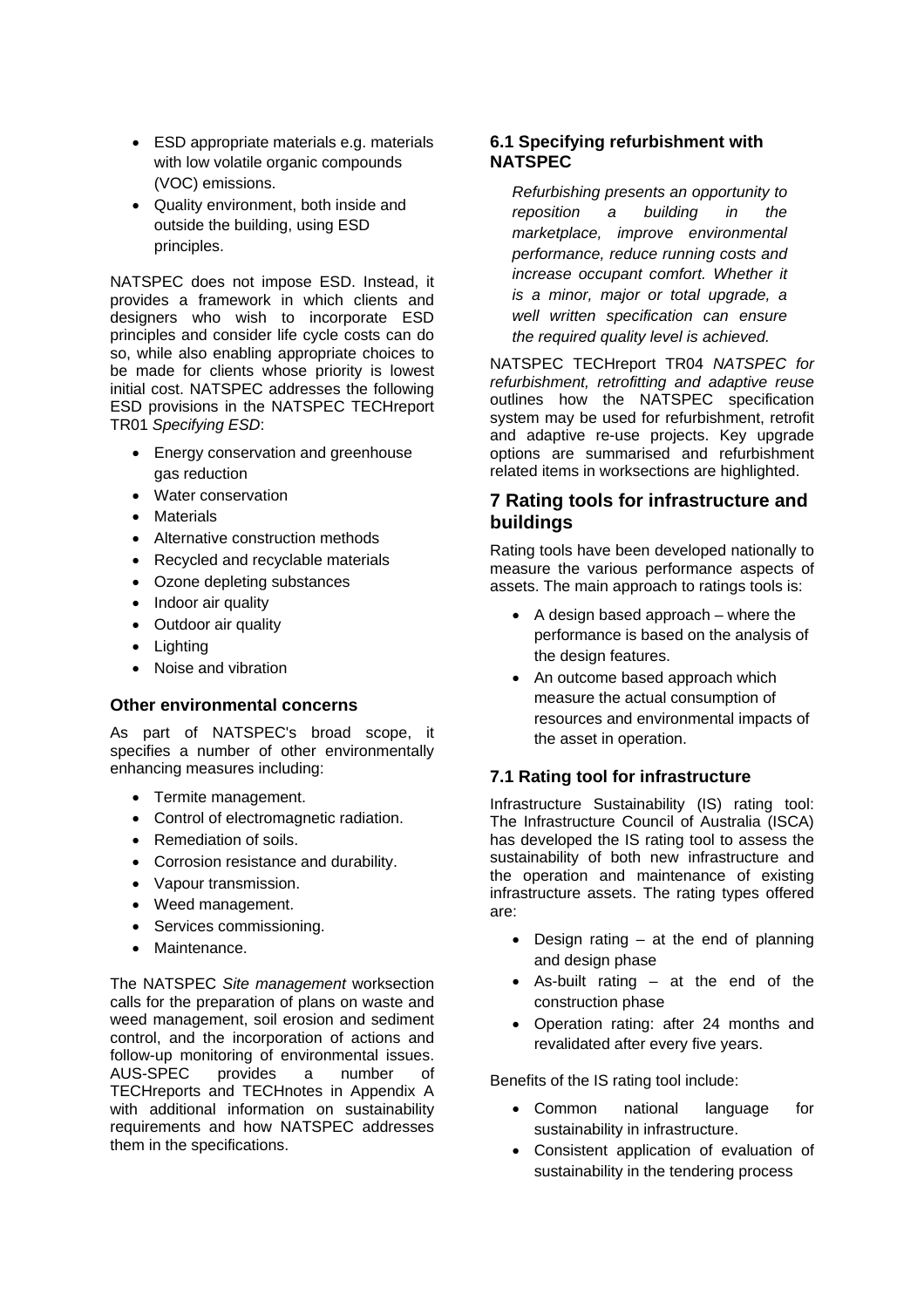- Scoping whole-of-life sustainability risks and costs.
- Encouraging innovation and continuous improvement.

### **7.2 Rating tools for buildings**

NATSPEC TECHnotes DES 014 outlines some voluntary environmental rating schemes. The schemes include:

- NABERS
- Green Star

NATSPEC *TECHreport TR01 Specifying ESD* and various TECHnotes provide more information on the rating tools for buildings as listed in Appendix A.

### **8 Future challenges**

#### **8.1 Climate change**

Climate change is the most significant sustainability challenge we face today and has significant potential to disrupt or damage existing and future infrastructure.

Following the recent release of the Intergovernmental Panel on Climate Change's (IPCC) Fifth Assessment Report, *Climate Change 2014: Impacts, Adaptation, and Vulnerability*, Alex Baitch, President, Engineers Australia, commented that *Australia has assets worth over \$200 billion in coastal areas that support the livelihoods of 85% of the community, saying that as a nation, "we should be designing those assets to withstand the climate of the future not the climate of the past.[8]* 

*Some 560 Councils in Australia are responsible for the management of a range of assets worth \$212 billion. Most of the assets have a life span of more than 50 years and will be affected by climate change. [9]* 

If sustainable practices are integrated into the life cycle of an asset, they provide numerous benefits to the environment, including reduced water, energy and resource consumption and fewer emissions that contribute to climate change.

According to the CSIRO report [10] on Climate change, the prospective impact on the built environment of climate change in Australia could be:

**Buildings** 

• Increased fire and storm damage.

 Implications for building design and insurance in high risk areas.

#### **Transport**

- Road maintenance costs up by 30% by 2100.
- Inundation of road, rail and airport systems.

**Water** 

- Inadequate stormwater capacity during floods.
- Reduced water supply

Energy

- Increased peak demand for air conditioning – possible black-outs.
- Reduced demand for heating.
- Reduced water supply for coal-fired power stations.

Emergency services

 Greater demand due to more extreme weather conditions.

#### **8.2 Adaptation measures**

The adaptation measures for climate change include:

- Structural measures including the analysis of infrastructure failures, regular infrastructure maintenance and retrofitting of existing assets.
- Non-structural measures including changes to contracts, planning instruments and policy, implementing disaster management planning.

The principal materials used in the construction of Council owned assets such as stormwater drains, roads and buildings are concrete, steel and bitumen. Climate change may increase salt concentration in the coastal environment due to gradual sea level rise or more frequent and severe storm surges, as a result concrete and steel structures may experience higher deterioration rates. This may deteriorate the asset condition and shorten the design life, affect the level of service and require alterations to the maintenance schedules.

### **9 Conclusion**

AUS-SPEC provides a national documentation system that provides consistent and a uniform approach and enables sustainable aspects to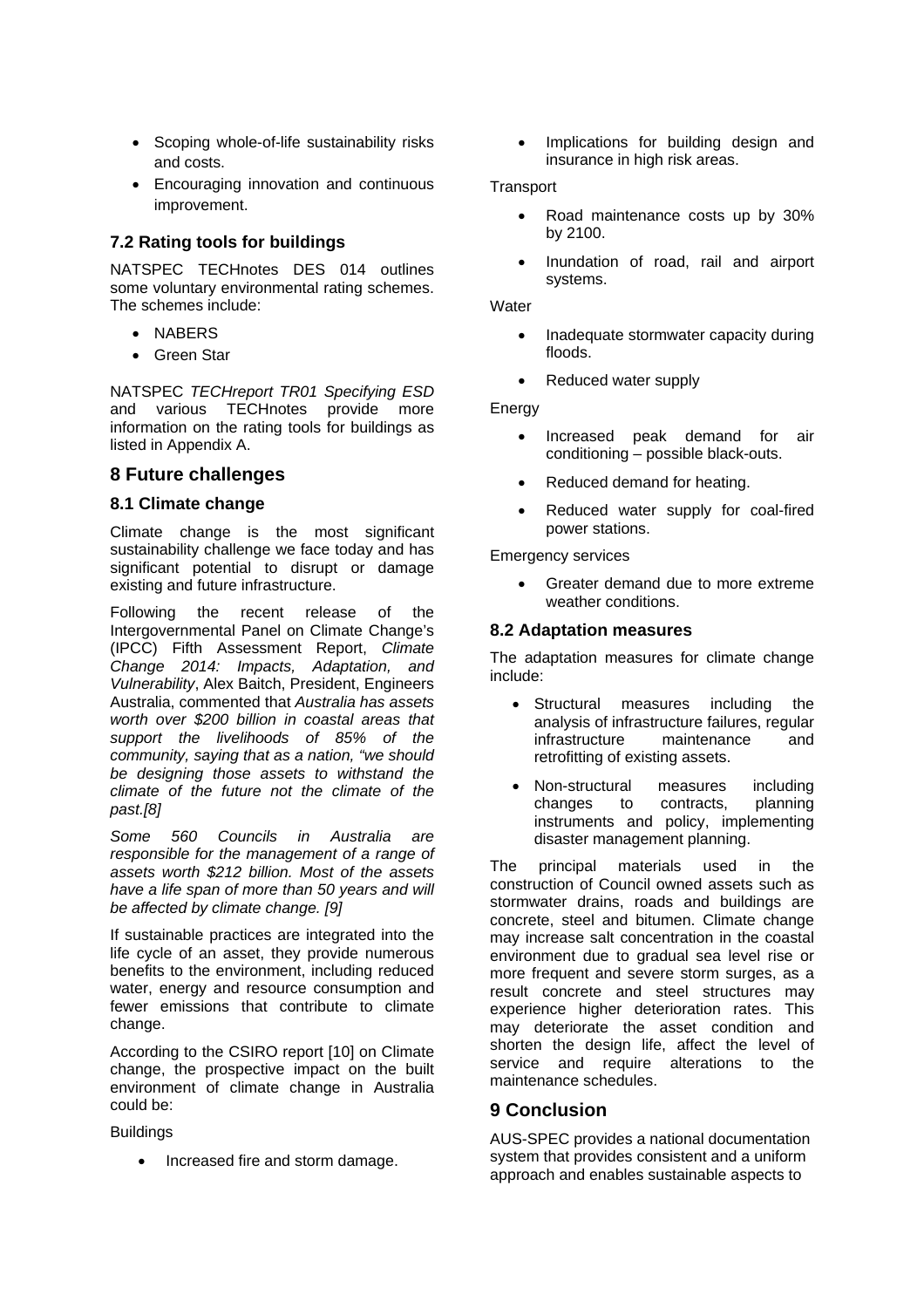be embedded in the design decisions, construction and maintenance of community assets. AUS-SPEC specifications are a system of *Templates* and supporting information used by local government for the life cycle management of assets.

AUS-SPEC supports Councils in improving the sustainability of their infrastructure assets in the following ways:

- Social/People: AUS-SPEC covers design, construct and maintenance of infrastructure to serve the communities by providing roads, public utilities, urban and open spaces and buildings.
- Ecological/Environment: AUS-SPEC is concerned with life cycle management of infrastructure by looking at the whole-of-life, rather than the parts.
- Economic/Financial: AUS-SPEC is a national specification system which promotes standardisation and consistency across Council areas and is aligned to the National Sustainability framework, IIMM and AIFMG.

#### **References**

- 1. National Sustainability Council, *Sustainable Australia Report 2013, Conversations with the future*. Canberra: DSEWPaC, 2013.
- 2. Infrastructure Sustainability Council of Australia, ISCA Update 2013, pp 10-11.
- 3. Strategy for Sustainable Construction (June 2008). Department for Business, Enterprise & Regulatory Reform, Construction Sector Unit (UK) in association with the Strategic Forum for Construction, page 14.
- 4. Procuring the Future Sustainable Recommendations from the Sustainable Procurement Task Force (2006) Department for Environment, Food & Rural Affairs (UK), page 10.
- 5. The Blue Book The Australian Waste Industry and Market Report (November 2007). Wright Corporate Strategy, page 8.
- 6. Construction and demolition waste guide Recycling and Re-use across the supply chain (2011).
- 7. Ben-Daya Mohamed et al. (2009) Handbook of Maintenance Management and Engineering, Springer –Verlag London Limited
- 8. Alex Baitch, April 2014, The Journal of Engineers Australia.
- 9. Balston, JM, Kellett, J, Wells, G, Li, S, Gray, A & Iankov, I 2013, *Quantifying the costs of*

*climate change on local government assets*, National Climate Change Adaptation Research Facility.

- 10 CSIRO, 2007. Climate Change in Australia: Technical report 2007.
- 11 NATSPEC TECHreport TR01 *Specifying ESD.*
- 12 NATSPEC TECHreport TR04 *Using NATSPEC for refurbishment and adaptive reuse.*
- 13. NATSPEC TECHreport TR06 Procurement: past and present.
- 14. AGIC/ISCA, 2011, *Guideline for climate change adaptation.*